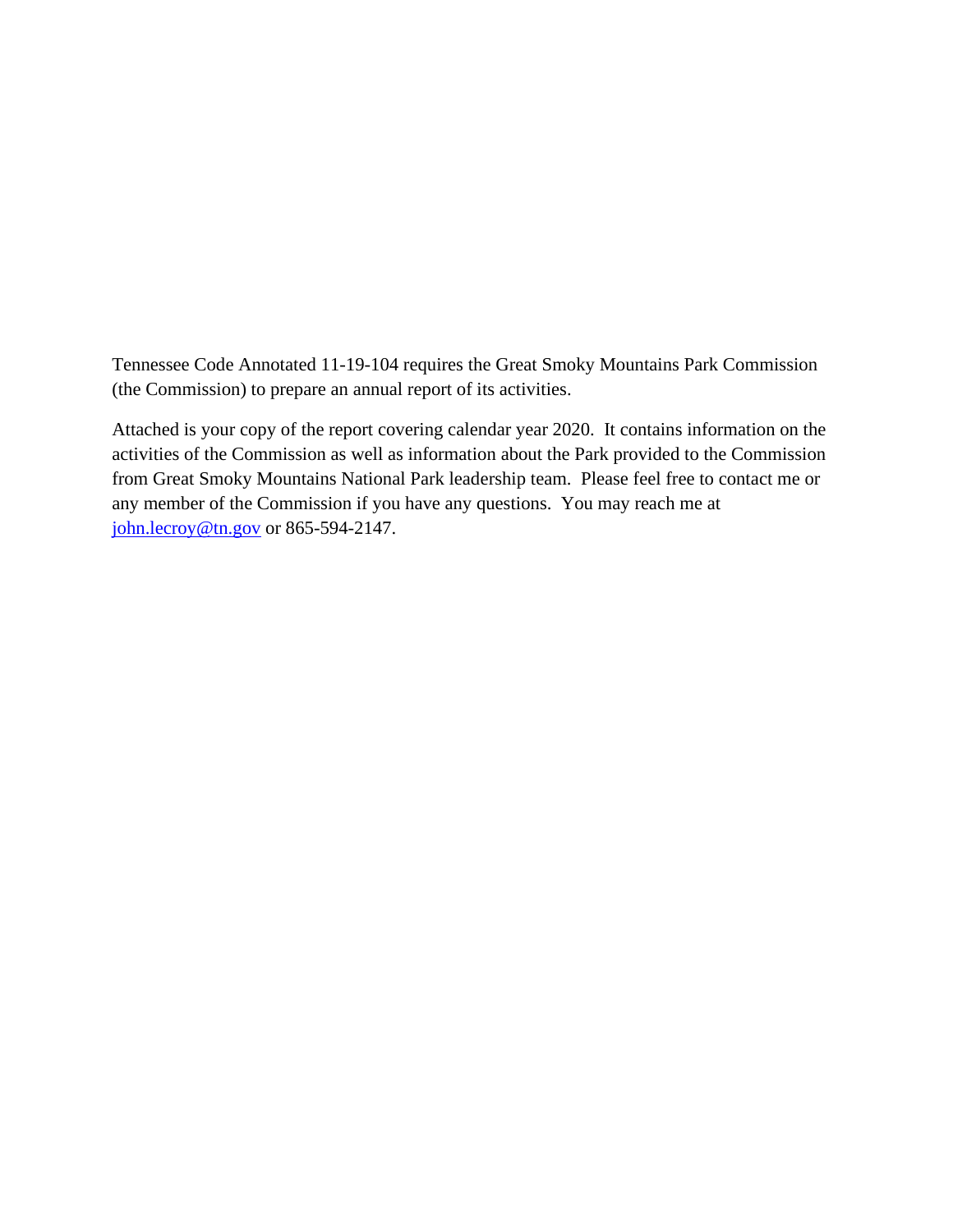## **State of Tennessee Great Smoky Mountains Park Commission 2020 Annual Report to the Tennessee General Assembly**

The Great Smoky Mountains Park Commission (the Commission) was created by the General Assembly in 1974 to "devote its attention to the problems of that portion of the Great Smoky Mountains National Park which lies within the state of Tennessee." T.C.A. 11-19-101. Its charges include:

- Conferring with the National Park Service regarding policies observed in Great Smoky Mountains National Park (GSMNP)
- Providing information to Congress regarding needs of the park, including financial appropriations
- Cooperating with similar commissions in states adjacent to GSMNP
- Taking action to preserve the natural beauty and scenery of GSMNP

Commission members receive no compensation for their services. The Commission does not receive state appropriations and does not have a budget. All funding discussed for the national park projects/programs outlined below is information national park leadership has shared with the Commission.

On October 19<sup>th</sup>, the Great Smoky Mountains National Park invited the Commission and members of the public to attend a virtual interactive workshop. The purpose of the workshop was to provide input on how the Park can improve visitor experiences and alleviate congestion at some of its busiest destinations. Providing a high-quality visitor experience has grown more challenging due to recent, increased visitation. Since 2009, annual visitation to the Smokies has increased by 32%, resulting in congested roadways, overflowing parking lots, roadside soil erosion, vegetation trampling, and long lines at restrooms and visitor center facilities. The Park received a record 12.5 million visits in 2019 and has set monthly visitation records in June, July, and August in 2020.

The Commission and public learned about the current state of park visitation and was introduced to congestion management strategies used on public lands across the world. The Commission also participated in a small online group discussion providing input on how the Park might improve visitor experiences and alleviate congestion at Cades Cove, Clingmans Dome, Deep Creek, Big Creek, Rainbow Falls, Grotto Falls, Alum Cave, Chimney Tops, and Laurel Falls.

Park staff reviewed the feedback received during the workshop and plan on selecting one or more pilot projects to implement during 2021. The Commission continues to engage with park leadership and stakeholders to assist with the development of strategic long-term solutions.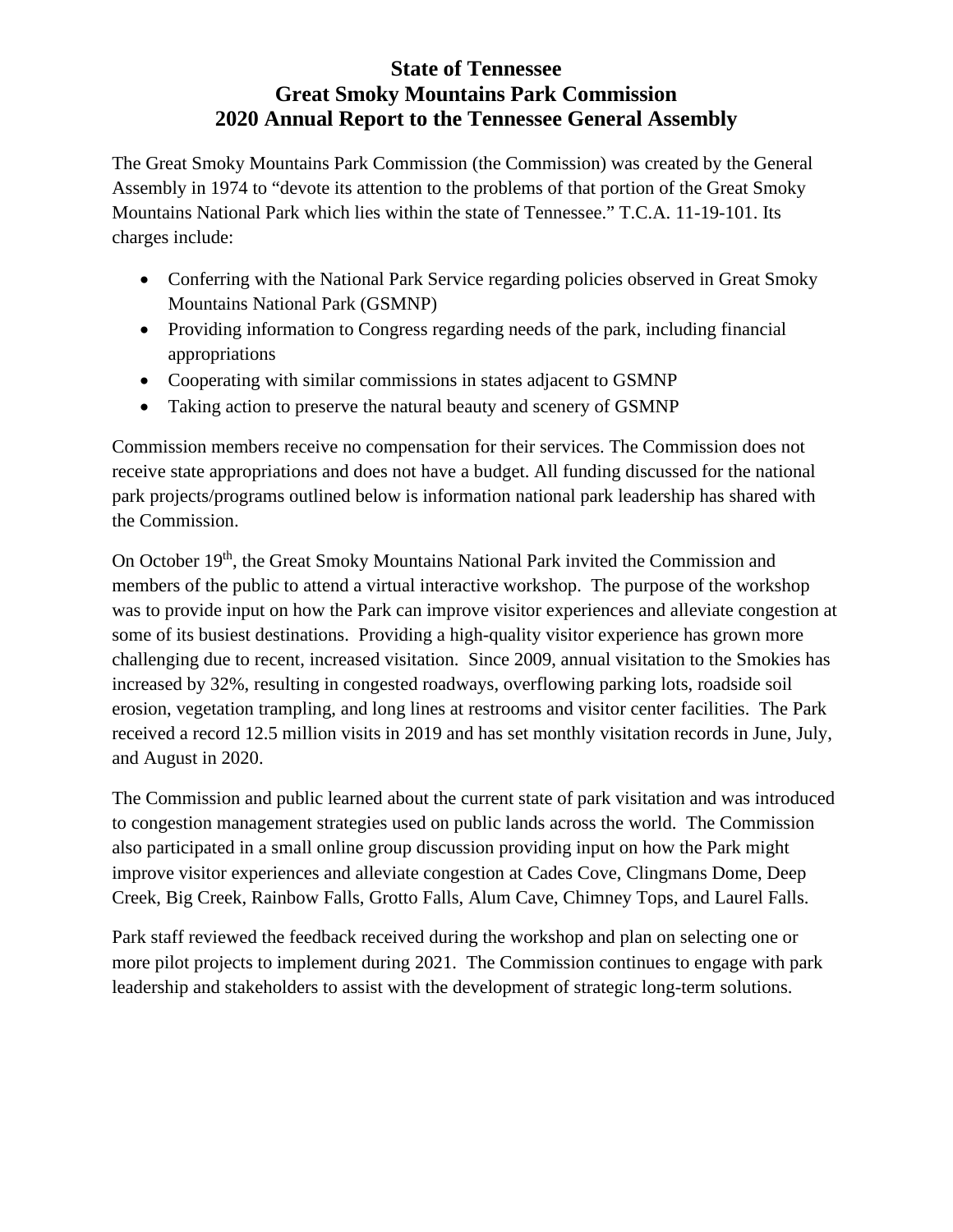## **State of Tennessee Great Smoky Mountains Park Commission 2020 Annual Report to the Tennessee General Assembly**



*Visitors gathered at Laurel Falls on July 5, 2019*



*Roadside congestion and overflow parking at Alum Cave Trail on July 11, 2020*

On October 29<sup>th</sup>, the Commission participated in a virtual public meeting hosted by the Park to solicit input on a proposed mountain bike trail system in the Foothills Parkways Section 8D